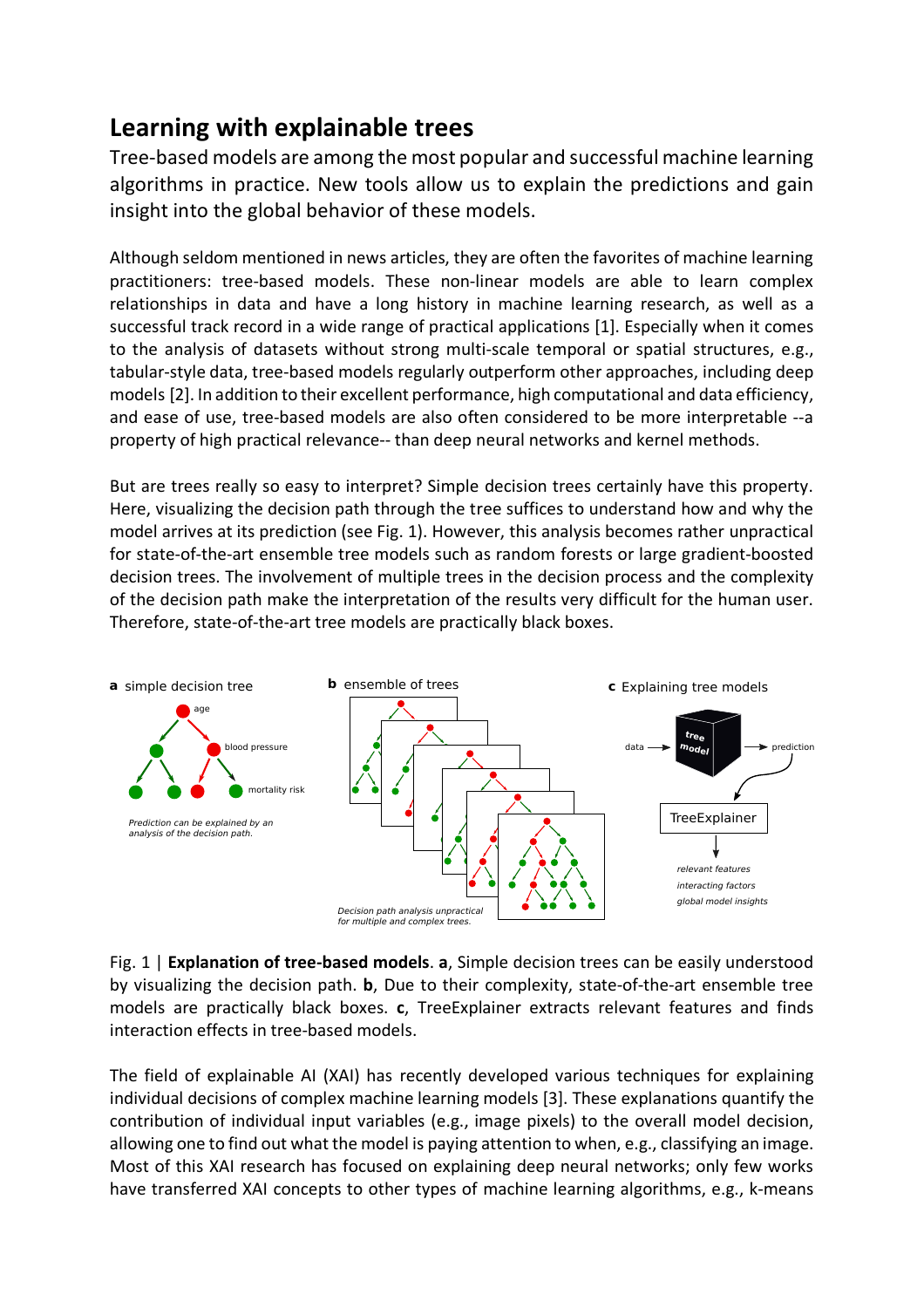clustering [4]. Despite their practical relevance, tree-based models have so far not been in the focus of this research.

In a recent paper, published in *Nature Machine Intelligence*, Lundberg et al. proposed TreeExplainer [5], a general method to explain the individual decisions of a tree-based model in terms of input contributions. By building on the classic game-theoretic Shapley values [6], TreeExplainer has a solid mathematical foundation and various desirable properties. One key contribution of Lundberg et al. is the derivation of a polynomial time algorithm for the exact computation of Shapley values in tree-based models. (For general models, the exact computation of Shapley values is NP-hard.) This exactness allows the user to compute explanations with theoretical guarantees, e.g., consistency. Another significant innovation is the extension of the concept of explanation to the analysis of feature interactions. This is an important step forward in explainable AI research as it enables one to measure interaction effects. For instance, in genetics it can be crucial to distinguish between (predicted) outcomes for which two genes are relevant independently of each other, and outcomes for which their joint presence is causal. TreeExplainer allows one to distinguish between these two cases. Finally, Lundberg et al. developed a new set of tools for a global analysis of model behavior based on the explanations provided by TreeExplainer. The practical value of these tools is demonstrated in three medical machine learning problems.

In one example, the analysis of a tree model trained on mortality risk factors in the general US population reveals that seemingly irrelevant risk factors can be extremely important for specific individuals (rare high magnitude effects). Furthermore, the model analysis uncovers a meaningful interaction between the risk factors of blood pressure and age. It shows that an early age onset of high blood pressure is a much larger risk factor than a late age onset, a hidden interaction which is consistent with medical knowledge. It is very difficult or even impossible to obtain such complex insights out of a tree-based model without explanations.

By making tree-based models explainable, Lundberg et al. bring the advantages of XAI to many practical applications. The proposed analysis tools will help us to better understand what our models *really* do, why they arrive at their predictions and why they sometimes fail. This is important to foster trust in AI and to unmask Clever Hans predictors [7], i.e., models which only pretend to solve the task, but base their predictions on artifacts, irrelevant features or spurious correlations. The ability to explain tree-based models will further increase their popularity, e.g., in applications legally requiring a "right to explanation" [8]. And if at some time all models become explainable by default, then we will probably be asked: "What was it like to use these tree-based methods, when they were still black boxes?"

## **References**

- 1. Kaggle. The State of ML and Data Science 2017. (2017). url: https://www.kaggle.com/surveys/2017.
- 2. Chen, T. & Guestrin, C. *Proc. of the 22nd ACM SIGKDD*, pp. 785–794 (2016).
- 3. Samek, W. et al. (Eds.) *Explainable AI: Interpreting, Explaining and Visualizing Deep Learning* (Springer, 2019)
- 4. Kauffmann, J. et al. *arXiv:1906.07633* (2019)
- 5. Lundberg, S. et al. *Nat. Mach. Intell.* (2020).
- 6. Shapley, L. *Contributions to the Theory of Games 2.28*, pp. 307–317 (1953).
- 7. Lapuschkin, S. et al. *Nat. Comm.* **10**, 1096 (2019)